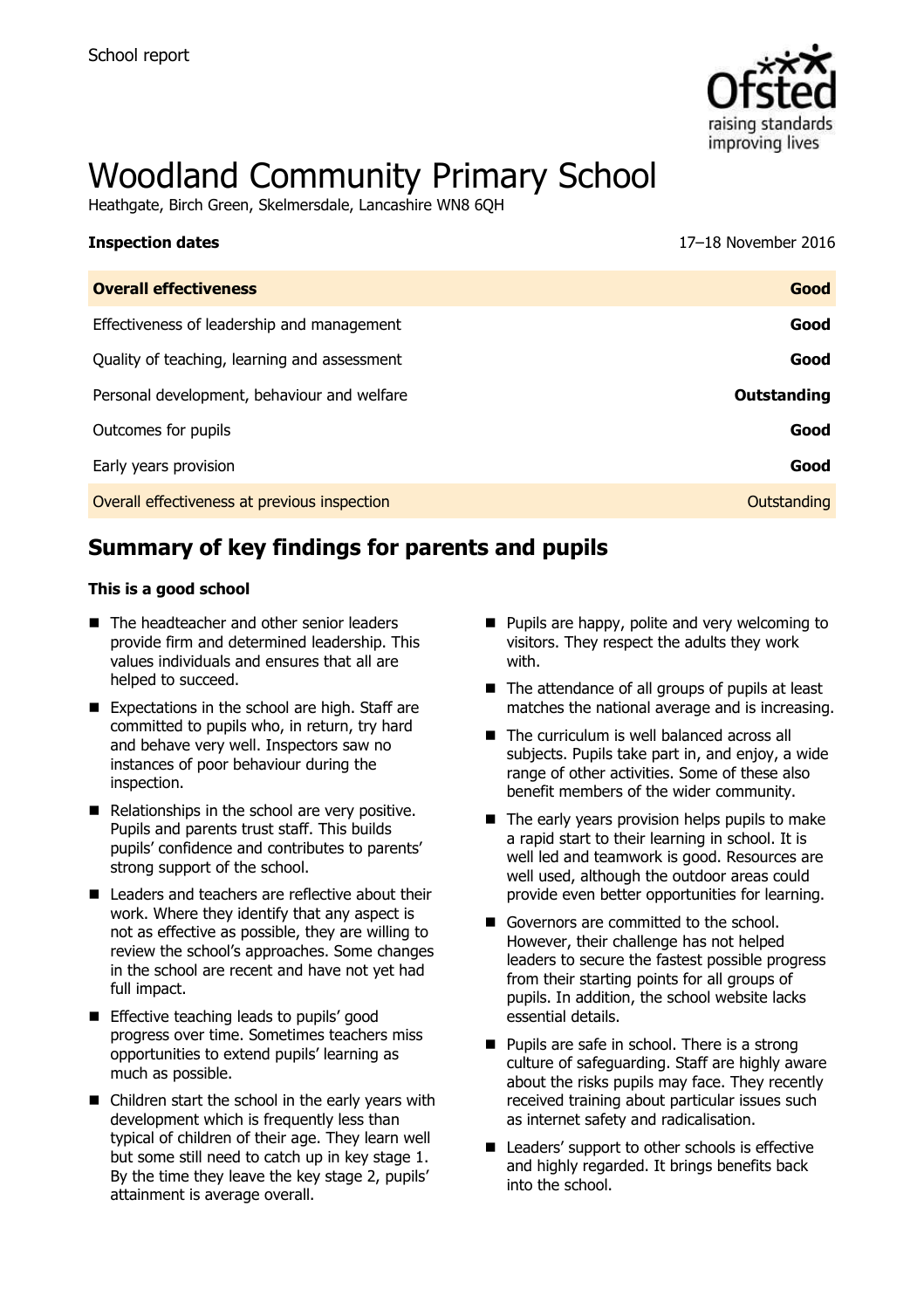

# **Full report**

### **What does the school need to do to improve further?**

- Ensure that outcomes for different groups of pupils improve by:
	- leaders sharply focusing on pupils' progress from their different starting points so that expectations are raised further and more pupils make progress at a faster rate than expected nationally in English, mathematics and other subjects
	- teachers using information from their assessment of pupils' learning to adjust classroom activities so that gaps between the progress of different groups of pupils close
	- governors more acutely challenging school leaders about pupils' progress over time.
- Governors must ensure that the school website provides all the required information so that parents and others have quick and easy access to the details they may require.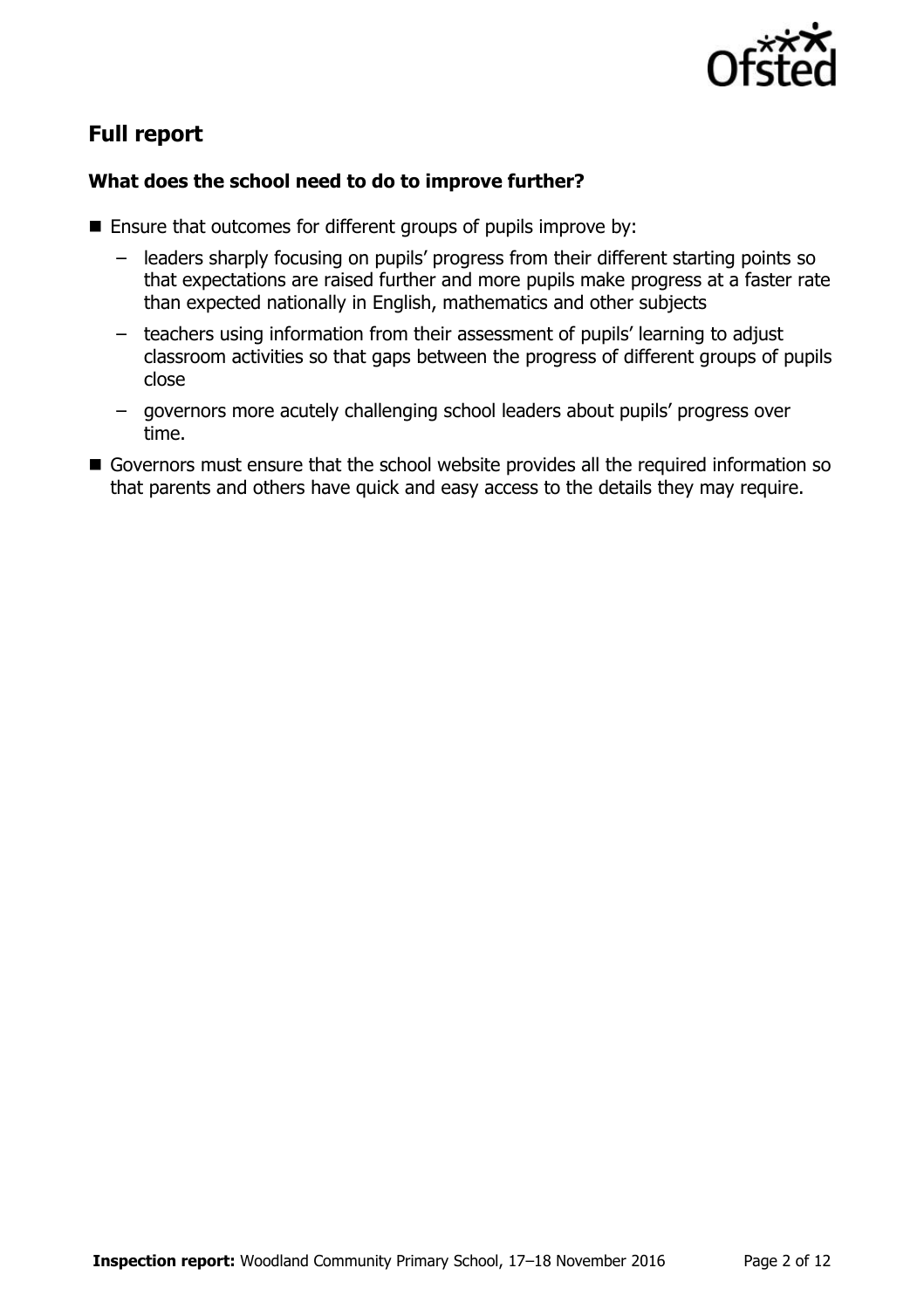

# **Inspection judgements**

#### **Effectiveness of leadership and management Good**

- The headteacher and other senior leaders are determined that every child in the school will be well looked after and able to learn the information and skills they need. Leaders emphasise academic success but recognise that the development of pupils' wider skills is equally important and, for some pupils, is the key to their learning in school subjects. The school puts a very high value on people, whether these are pupils, members of staff or others working in the school. The strong sense of caring is tangible. Staff commitment and morale are very high.
- Leaders set high expectations of themselves, other staff and pupils. These contribute to adults working hard for the benefit of pupils and pupils trying their best in their learning and behaviour. There is a culture of celebration in the school. Lively displays, including artwork and photographs capturing pupils' success, cover corridor walls.
- School systems are well organised. Staff are clear about their roles, which means that pupils and parents know who to talk to about particular points or questions. Leaders gather information about many aspects of pupils' work. They use this to inform their selfevaluation and planning for improvement. However, leaders have not focused sufficiently on groups of pupils' starting points, which has led to the school's evaluation being overgenerous. When leaders recognise that an aspect of the school could be improved, they put new approaches in place. For example, they have recently changed the way lessons in reading, writing and mathematics are planned and have adopted a new scheme for teaching reading. Some of these changes are at a relatively early stage. It is already clear that such changes are leading to improvement, but this is not yet complete.
- The headteacher and other members of staff provide highly effective support to other schools. The positive impact of this work is recognised by the local authority. While the headteacher is sometimes required to be out of school, other senior leaders are well equipped to take any necessary decisions and ensure that the school continuously offers pupils good-quality provision. Leaders make sure that, when they are supporting other schools, they also identify examples of effective practice which they can then consider for Woodland.
- The parents who talked with inspectors were very complimentary about the school. They recognise the range of different opportunities it offers to meet the needs of pupils with different interests, skills and talents.
- The curriculum provides a good balance between key subjects, including reading, writing and mathematics and other subjects, such as physical education (PE), science and Spanish. The sporting abilities of pupils are growing. This is, in part, a result of the effective teaching of PE but also reflects the school's appropriate use of the additional sports premium funding. Opportunities for pupils are increasingly being offered outside the normal school day. One recent example can be seen in the growing success of the school's running club. This has developed from the school's routine work to become a weekend activity for pupils and the wider community. Pupils involved have developed their wider confidence and motivation, and have gained considerable success in county competitions. Pupils are keen to be involved in, and enjoy, the wide range of afterschool clubs offered.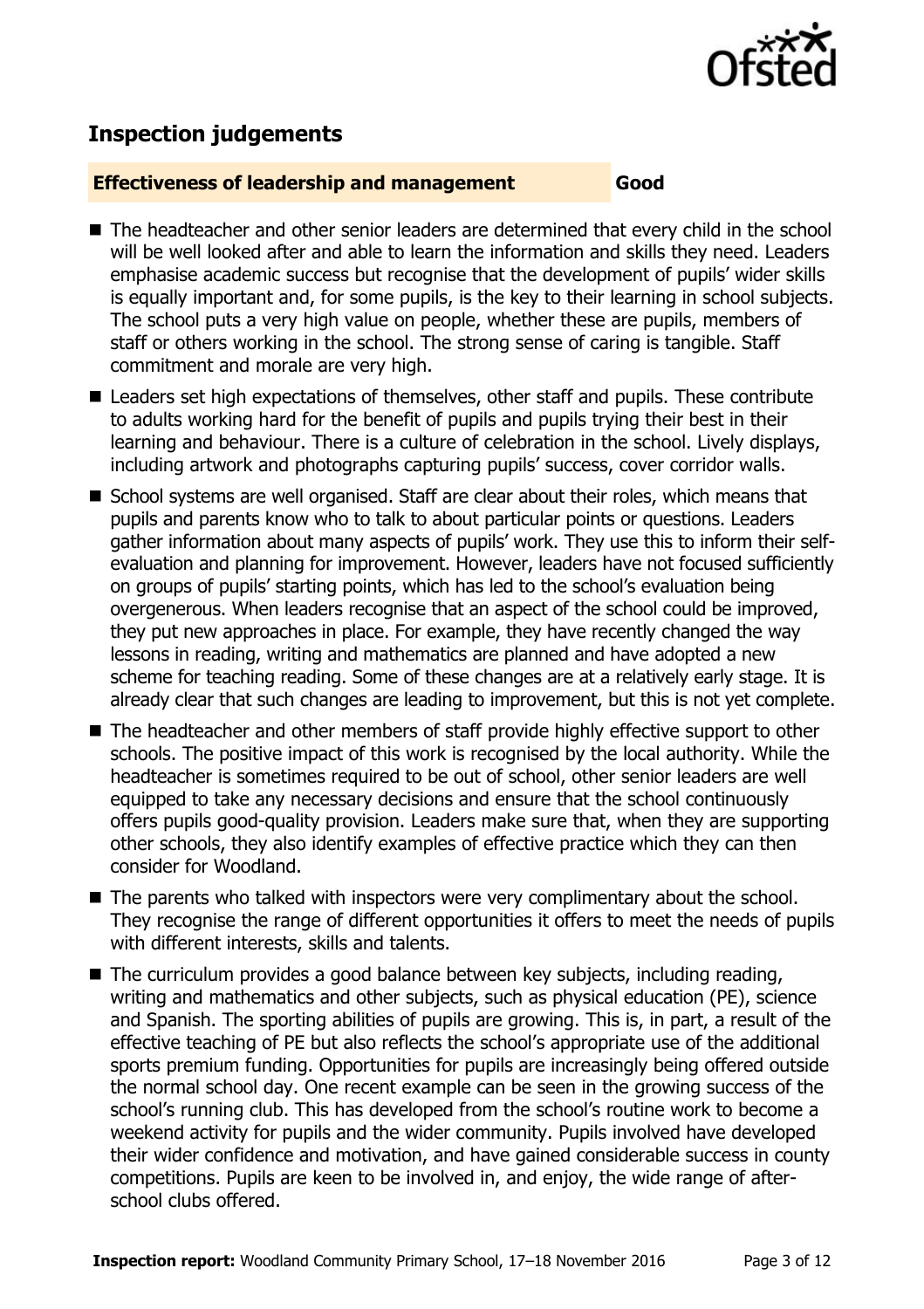

■ The school community is welcoming and tolerant. Its very positive ethos supports the development of pupils' spiritual, moral, social and cultural awareness in their different lessons. In addition, there are well-planned opportunities to extend this further. During the second day of the inspection, staff skilfully linked the theme of 'Children in Need' to formal and informal learning. When talking to an inspector about the work they were doing, Year 5 pupils were just as ready to discuss how they were using rhetorical questions as why it is really important to think about and support people who are less fortunate than them. The school's work to develop the values pupils need for their future success and happiness is highly effective.

#### **Governance of the school**

- Governors are dedicated in their work and are determined that the school should provide the best possible education for its pupils.
- Governors' skills and experience are well matched to the needs of the school. The governing body is well informed about key aspects of the school. While governors sometimes use this information to challenge leaders, this is not always clear from the records of governing body meetings. Governors' challenge has not ensured that different groups of pupils make the fastest possible progress.
- Governors are appropriately involved in the systems for linking teachers' pay and performance. A group of governors considers detailed information from the school's appraisal system before confirming that any pay increases should happen. Teachers and other members of staff value the way that the appraisal system helps leaders to identify suitable training to enhance individuals' skills.
- Governors have ensured that the school is in a secure financial position. The additional sports premium funding has been used well to extend pupils' experience and support staff development. Governors are clear about their strategy for using the pupil premium funding. Much of this funding is used to employ additional staff to reduce class size. This has contributed to disadvantaged pupils making progress at similar rates to others although disadvantaged pupils' attainment remains generally lower than that of other pupils.
- Governors have not ensured that the school's website meets requirements. While much of the necessary information is included, some of this has not been updated for this school year. In addition, some documents which must now be published are not included.

#### **Safeguarding**

- $\blacksquare$  The arrangements for safeguarding are effective.
- The school's safeguarding policy is kept up to date, most recently at the start of this school year. It is based on the local authority's model policy. Staff receive regular training on safeguarding. This includes annual updates which allow teachers and other staff to know what is required. In addition, leaders ensure that all staff receive specific training on matters such as the risks posed by people with extreme views or safety concerns which could affect pupils when using computers. This work also includes pupils directly; for example, recent presentations by an outside organisation about the impact of domestic violence increased staff awareness and led to a number of pupils seeking further help and advice.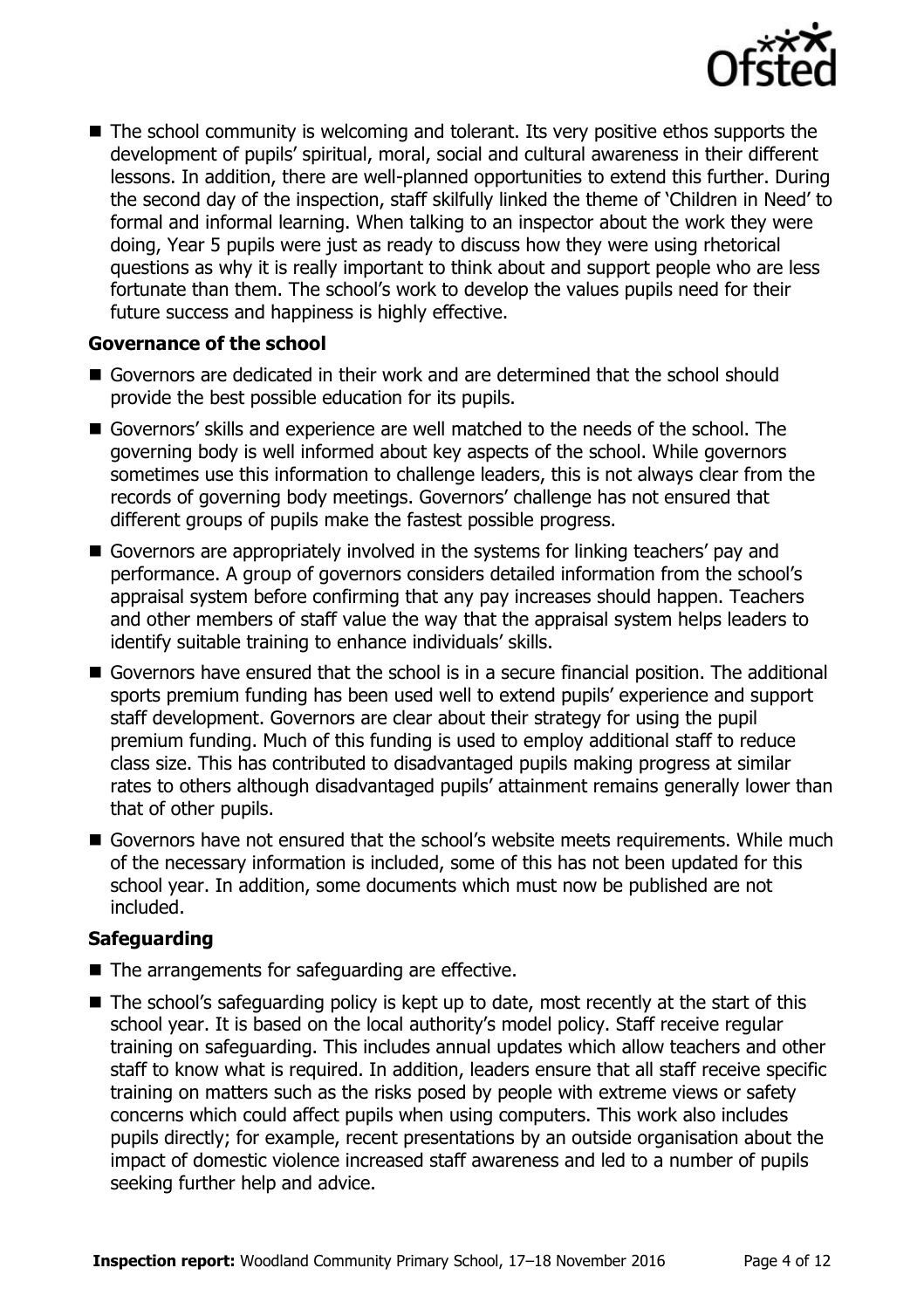

■ Teachers know the pupils very well. Staff are acutely aware of the potential vulnerabilities of some pupils and monitor them carefully so that they can respond to any difficulties or concerns at the earliest possible stage.

#### **Quality of teaching, learning and assessment Good**

- School leaders have recently introduced new approaches to teaching, particularly in reading, writing and mathematics. Staff use these consistently, which helps pupils to successfully make good progress. Pupils learn well, whether they are being taught by teachers or by teaching assistants. Pupils also develop the skills they need to learn effectively when they are working independently.
- Staff expectations are very high. Learning is well planned and pupils are kept busy. No learning time is wasted. Pupils move swiftly between different activities. They enjoy the activities that teachers set for them.
- $\blacksquare$  The high-quality relationships between pupils and staff, and between pupils themselves, mean that pupils have confidence to try out ideas in class discussions even if this means making a mistake. Teachers use their strong subject knowledge to turn any such mistakes into learning points. Their use of questions to challenge pupils is effective.
- Teachers assess pupils' learning frequently during each lesson. This allows them to make sure that their plans for the next day's learning build up pupils' knowledge and understanding. However, opportunities to record this ongoing assessment are sometimes missed. This, in turn, makes it harder for teachers to be absolutely certain that they are stretching pupils, and particularly the most able, to extend their learning.
- Senior leaders closely monitor teachers' work through lesson observations and scrutiny of pupils' books. Their findings are closely tied to the demanding targets the school sets for its teachers. This process ensures that leaders know how effective teachers are. It allows them to offer help and support if this is required.
- Leaders have ensured that the teaching of reading has improved since the previous inspection. This was in response to their concerns that pupils were not reading well enough. There is now a clear culture of reading in the school. A new scheme for teaching phonics and linking this directly to reading and, for younger pupils, writing has been put in place. Pupils at different stages of learning to read were confident to read to inspectors and to use their phonics skills to work out unfamiliar words. Reading is encouraged by pupils being awarded a new book to keep after they have read 60 other books. This is particularly effective for the most able readers, who are encouraged to broaden their reading by quickly experiencing a wide range of different books. A new library was established earlier this term in conjunction with improvements to the school's computer facilities. The library is already well used and encourages pupils to enjoy reading.

#### **Personal development, behaviour and welfare <b>COUNG COULDER** Outstanding

#### **Personal development and welfare**

■ The school's work to promote pupils' personal development and welfare is outstanding.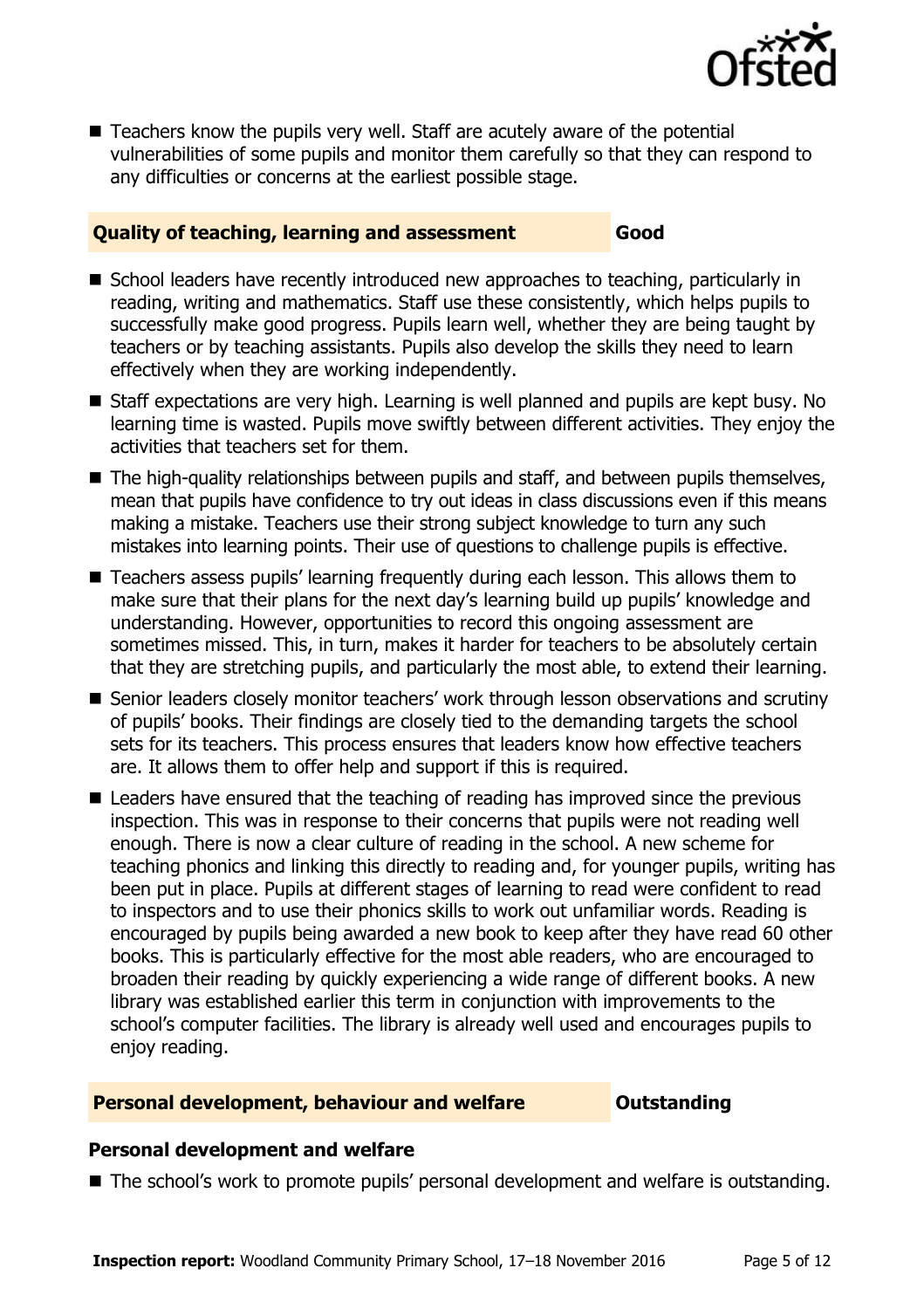

- The school's positive and child-centred culture promotes all aspects of pupils' welfare. Pupils and their circumstances are very well known to staff. This allows the school to provide closely tailored support to pupils and so help them to be ready to learn.
- The pupils who talked with inspectors said there is little or no bullying in the school. They trust teachers to take prompt action if they have any concerns. Pupils show maturity and also recognise that they have responsibility for others; an older pupil told an inspector that if conflict between pupils arises, they are trained to help, 'like politicians but in a school'. Pupils say that they feel safe in school.
- The work of the learning mentor and wider pastoral team is highly regarded by parents. While focusing on pupils, this team also provides effective support to families. This has had clear impact, for example in ensuring that pupils with previously high absence now attend school regularly.
- Leaders provide information and training for parents and staff about important risks which could affect pupils. This has included informative sessions about, for example, what to do to keep pupils safe when they are accessing the internet, whether at home or in school.
- The school has an open and inclusive approach concerning the differences between people. This develops pupils' active respect for others. They recently learned about a particular disability affecting one of their peers. Pupils who have special needs and/or disabilities are supported very well. This helps them to learn effectively, particularly for those of middle and higher ability. Such pupils are fully included in the life of the school.

#### **Behaviour**

- The behaviour of pupils is outstanding.
- **Pupils understand the school's very high expectations of their behaviour. They work** hard in lessons and actively support each other's learning. They are happy and enthusiastic. Inspectors saw no instances of poor behaviour in class or around the school during the inspection.
- School leaders record any incidents of less good behaviour systematically. They use this information to work out how they can help individuals to behave better. Their records show that pupils' already very good behaviour is improving further.
- **Pupils are confident and very friendly. They go out of their way to be polite towards** visitors and to look after them. They are respectful towards each other and the adults they work with. They are proud of their school and show commitment towards it. A school council member said to an inspector that their role was to 'try to make the school an even better place to be'.
- Attendance rates for all groups of pupils at least match the national average, even for those groups which typically have lower attendance. Attendance is improving over time.

#### **Outcomes for pupils Good Good**

Most pupils' starting points in the early years are lower than those typically seen for children of their age. They make good progress over their time in the school and leave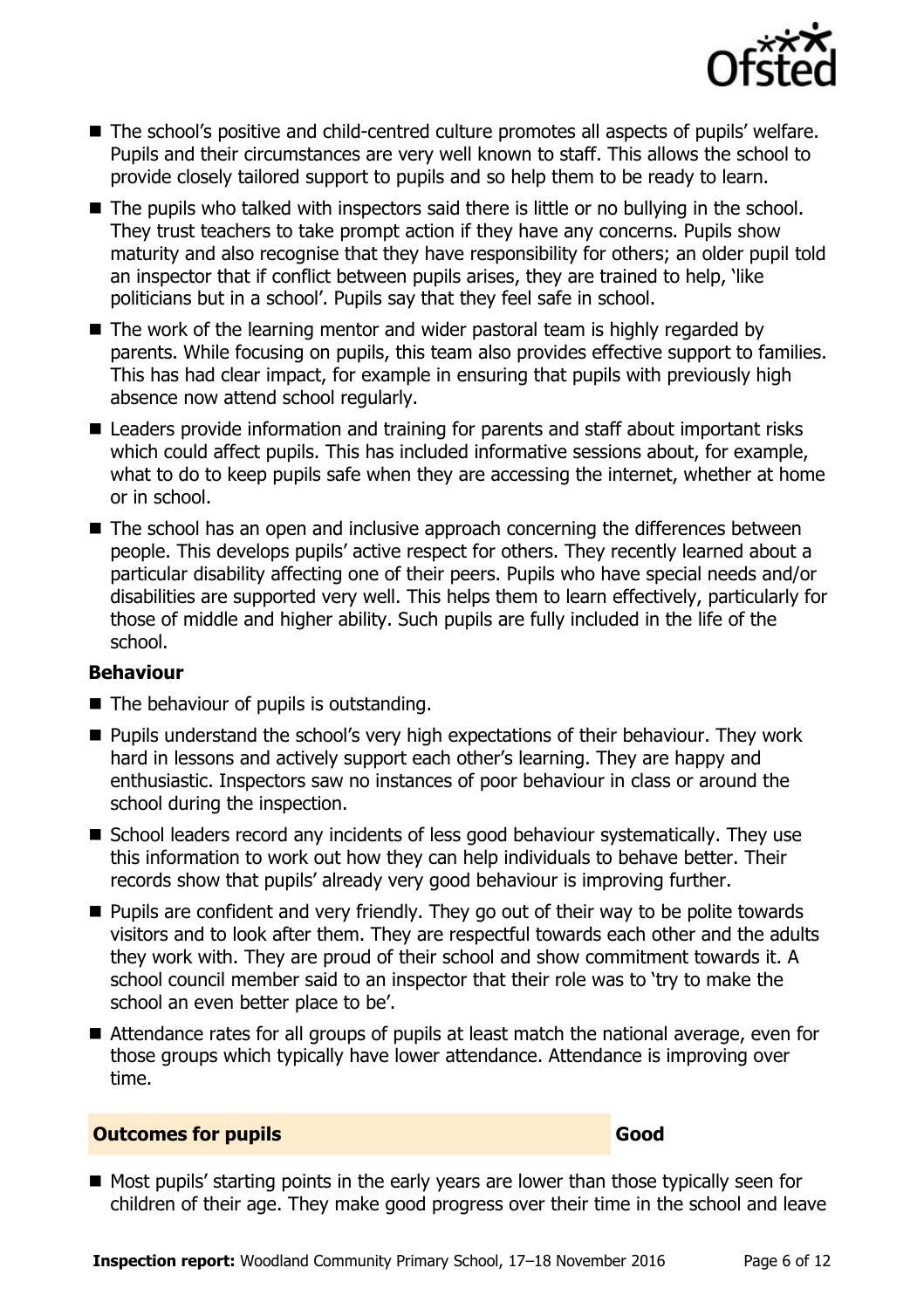

Year 6 with overall attainment around the national average. This reflects the high quality care and effective teaching they receive.

- Children start to catch up quickly in the early years, although many move into Year 1 with attainment which still remains below that generally seen in other schools. The new approaches to teaching in the school, including of phonics, reading and writing, are speeding up rates of progress in key stage 1. This can be seen in the marked increase in the Year 1 phonics screening check results in 2016 compared to previous years.
- $\blacksquare$  In 2016, the overall proportions of pupils reaching the expected standard in reading, writing and mathematics in the national key stage 2 assessments were at or above those seen nationally. This was also the case for pupils of middle ability and the most able. However, apart from the most able pupils in mathematics, few reached even higher attainment.
- In general, there is little difference between the rates of progress of disadvantaged pupils and others, including those who are most-able. The attainment of disadvantaged pupils in reading, writing and mathematics is lower than others, reflecting such pupils' typically lower starting points. This pattern is also seen in other subjects, including grammar, punctuation and spelling, and science. The school's provision, supported by the additional pupil premium funding, ensures that disadvantaged pupils do not fall further behind others. However, leaders and teachers could still do more to secure the accelerated progress needed for disadvantaged pupils to catch up.
- **Pupils' work in class and in their books indicates that their progress from their starting** points in different subjects builds as they get older. However, tasks set sometimes do not challenge pupils sufficiently. Teachers do not capitalise enough on pupils' good engagement in class to secure even faster rates of progress.
- School leaders successfully ensure that pupils' learning is not restricted to formal subjects. They recognise that, for many pupils, continuing development of their social skills, confidence and independence is needed to allow them to make progress in their more formal learning. Children in the early years make particularly rapid gains in such wider skills. These aspects continue to develop securely as pupils get older. By the time pupils reach the end of Year 6, they are well prepared for their move to secondary school.

#### **Early years provision Good Good**

- Children develop and learn well in Nursery and Reception. Most children's starting points are lower than typical for children of their age. When they join the school, some have particular gaps in their experience, for example in communication and language. Once at school, they make rapid progress, quickly being able to follow routines, and to play and learn with others. This progress continues throughout the early years. By the time children move to Year 1, their attainment is closer to that expected for others of their age. The proportion of children reaching a good level of development is increasing over time so the number fully ready to join key stage 1 is increasing. As in the rest of the school, disadvantaged children make similar progress to others, although their attainment tends to be somewhat lower.
- Leaders and other staff provide activities and resources which children enjoy.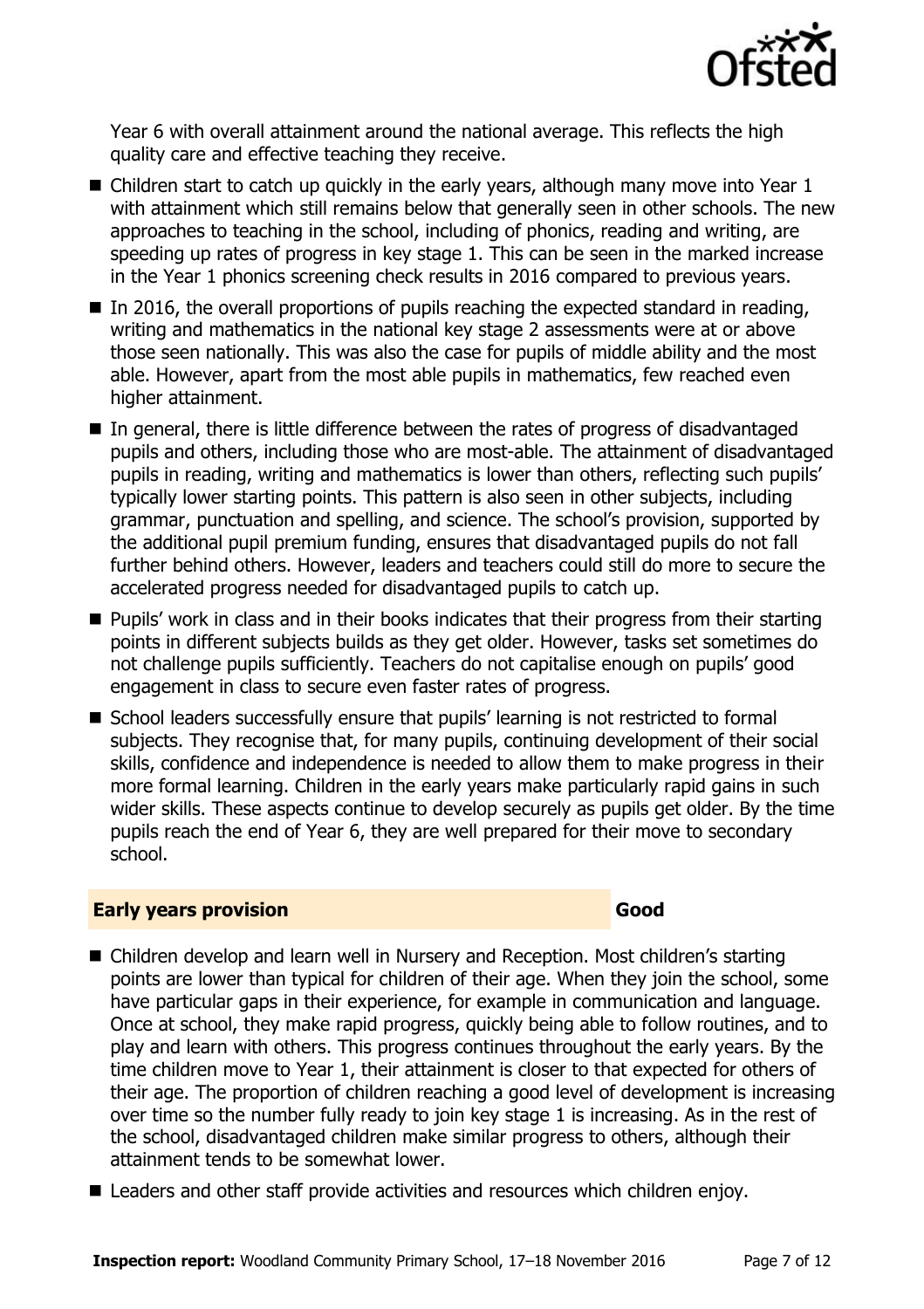

Relationships between staff and children are very strong, which allows children to build their skills and confidence as they talk with adults. This helps children to learn more as they play. There is plenty of space and this is well used by staff to organise different learning activities to capture children's interest. The outdoor areas, particularly for Reception, have recently been improved. Leaders are aware that this development could be further enhanced to provide an even more creative and imaginative environment.

- Leadership of the early years is effective and teamwork between staff is very strong. Teaching assistants are clear about the contribution they are expected to make to the learning of groups and individuals. Teachers and teaching assistants are provided with effective training. This contributes to the effective teaching that children receive.
- Children behave very well, particularly in the Nursery. They listen carefully and follow instructions. An inspector saw children in Reception trying very hard as they practised the early stages of reading and writing. They were keen to show off their phonics skills and proud of the way they could write letters and simple words. Their achievement in these aspects represents very rapid progress since the start of this school year.
- Leaders and teachers recognise the importance of their strong links with children's families. They make details of the planned activities available so that it is easier for parents to talk to their children about what they have done. In addition, they provide books for children to take home and share with their parents. Parents are very supportive of the work done by early years staff and expressed their satisfaction to inspectors. They confirmed that the early years provision meets the learning and wider needs of their children.
- Children are safe. They are closely supervised, particularly when there may be any additional hazards. Staff are well informed about safeguarding and know what signs to look for which could indicate that a child is at risk. Leaders and teachers know about children's wider welfare needs and make sure that these are met.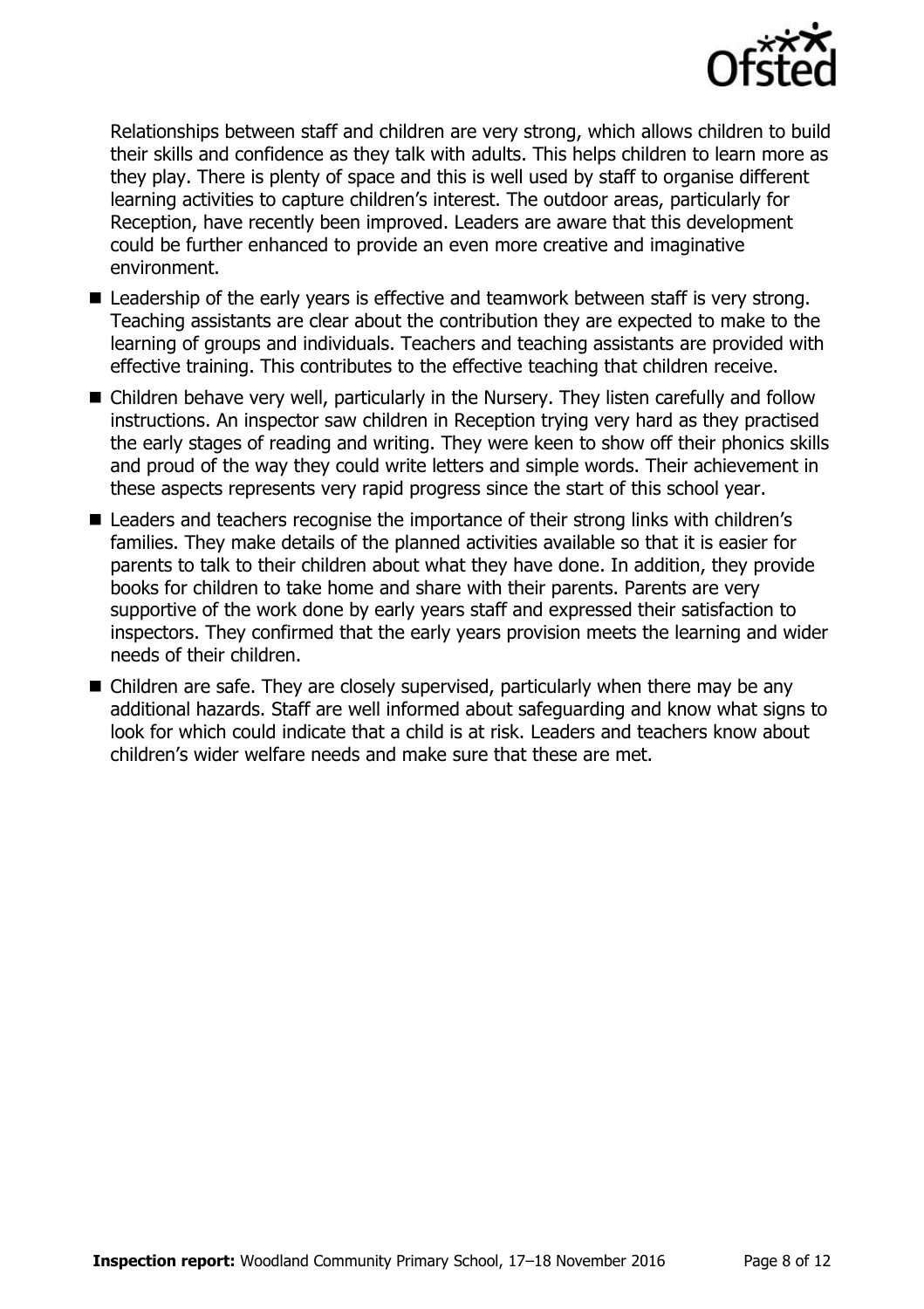

# **School details**

| Unique reference number | 134599     |
|-------------------------|------------|
| Local authority         | Lancashire |
| Inspection number       | 10012439   |

This inspection was carried out under section 8 of the Education Act 2005. The inspection was also deemed a section 5 inspection under the same Act.

| Type of school                      | Primary                    |
|-------------------------------------|----------------------------|
| School category                     | Community                  |
| Age range of pupils                 | 3 to 11                    |
| Gender of pupils                    | Mixed                      |
| Number of pupils on the school roll | 368                        |
| Appropriate authority               | The governing body         |
| Chair                               | <b>Mrs Louise Dowley</b>   |
| <b>Headteacher</b>                  | Mr Mark Millar             |
| Telephone number                    | 01695 720018               |
| <b>Website</b>                      | www.woodlandschool.co.uk   |
| <b>Email address</b>                | head@woodland.lancs.sch.uk |
| Date of previous inspection         | 23-24 April 2013           |

#### **Information about this school**

- Woodland Community Primary School is of above-average size.
- Most pupils are of White British heritage. However, the proportion of pupils of other heritages is increasing.
- The proportion of disadvantaged pupils is well above the national average.
- The proportion of pupils who have special educational needs and/or disabilities is above average. An average proportion have education, health and care plans or statements of special educational needs.
- The school is a teaching school. The headteacher is a national leader of education. He and other teachers provide significant support for local schools and more widely. The school leads its own initial teacher training programme. The school is a partner in SHARES Lancashire, which is a consortium of local schools providing joint training and other services for schools.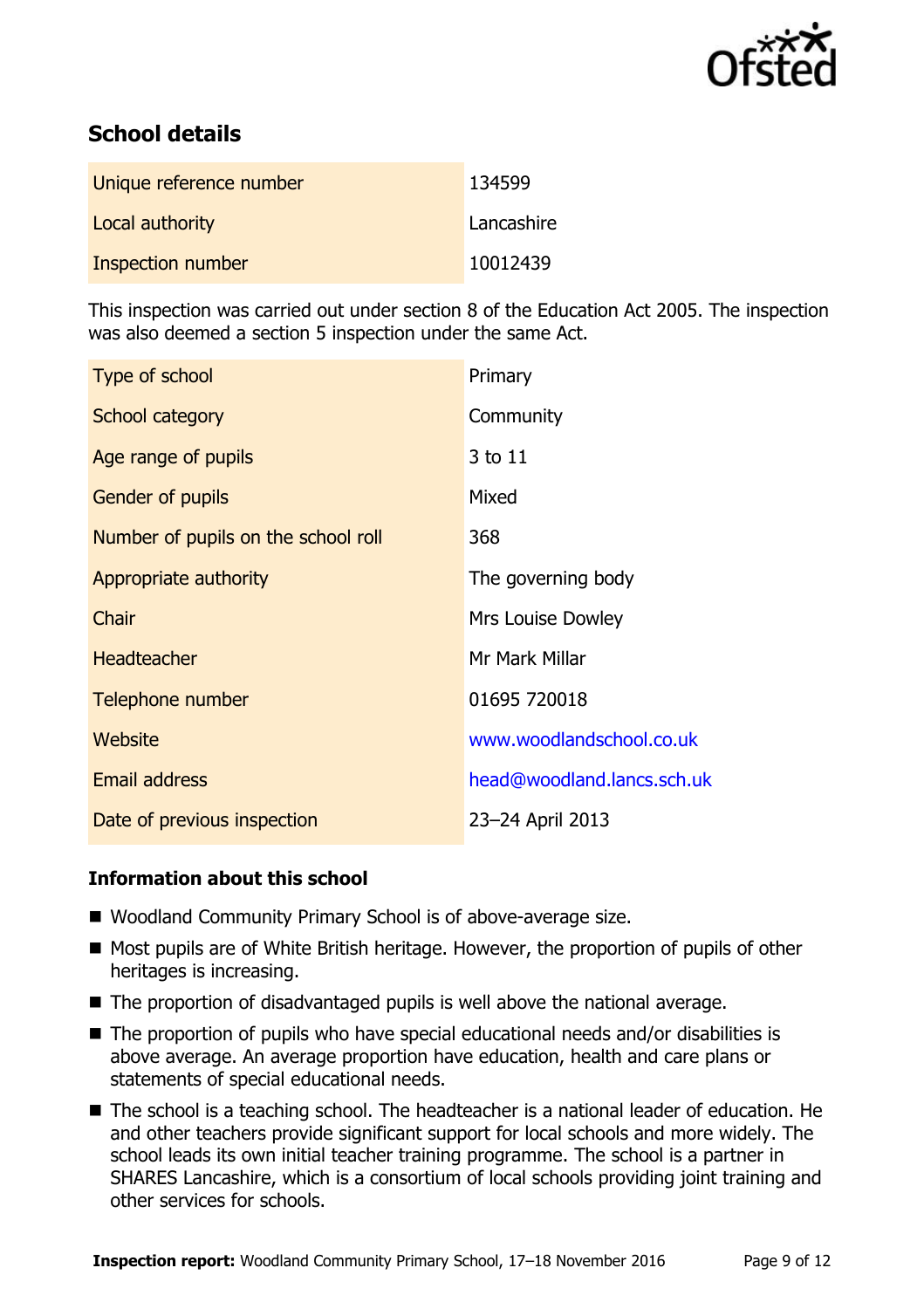

- The school meets the government's current floor standards, which set the minimum expectations for pupils' attainment and progress.
- The school does not meet requirements on the publication of information about admissions, pupils' achievement, the curriculum, the school's use of the pupil and sports premiums, complaints and governors on its website.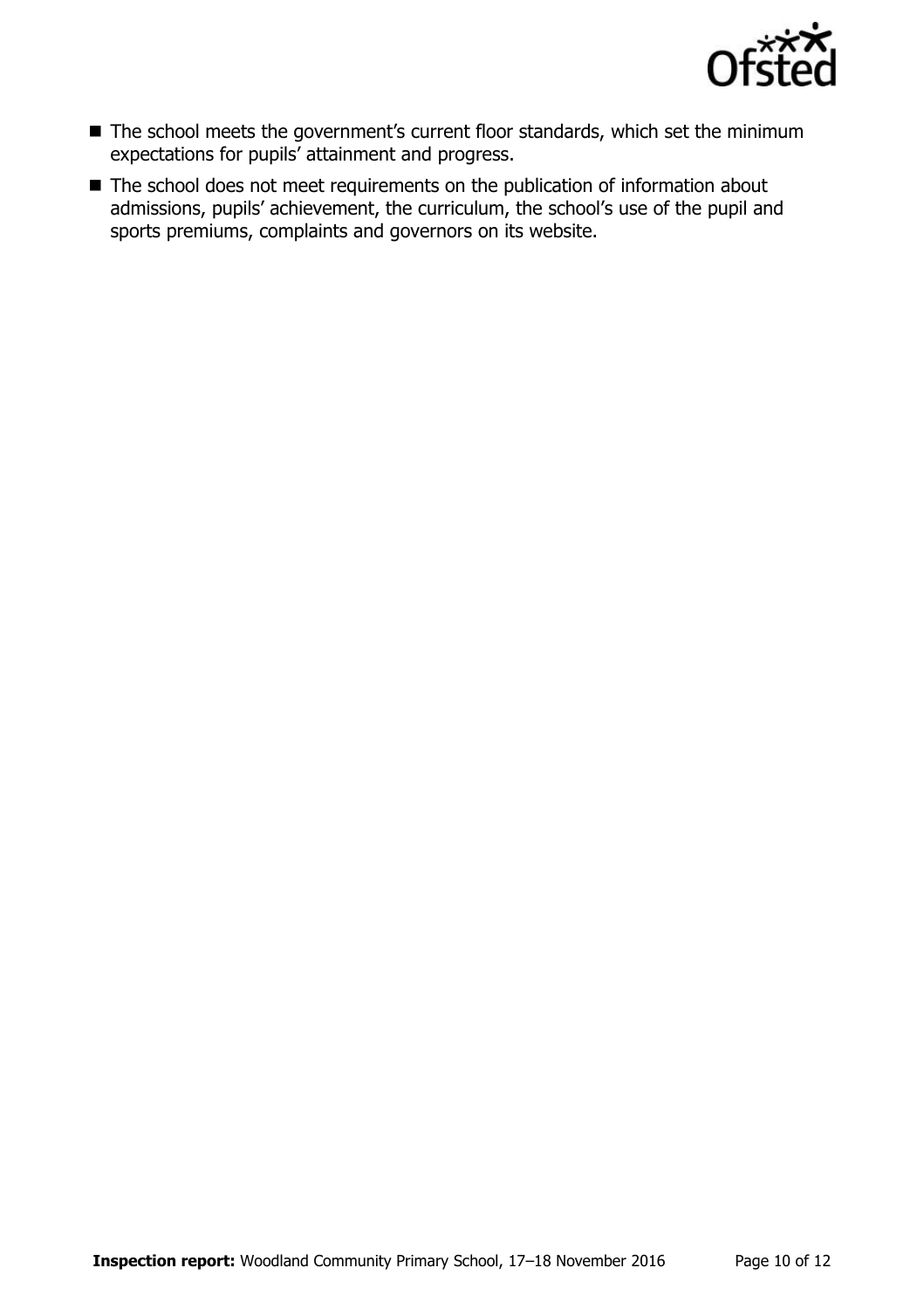

# **Information about this inspection**

- Inspectors observed teaching and learning in all years of the school, including the early years. They observed pupils' behaviour in lessons, around the school and during breaktimes.
- Inspectors held meetings with the headteacher, the deputy headteacher, other leaders, and a group of teachers and other members of staff. They met formally with two groups of pupils and spoke to others during lessons and at other times during the school day. An inspector met a group of governors and had a telephone conversation with the chair of governors.
- An inspector met two representatives of the local authority.
- Inspectors examined pupils' books during lessons and during a scrutiny of samples of written work across a range of pupils and subjects.
- Inspectors reviewed documents including school policies, safeguarding information, the school's own evaluation of pupils' progress and of school effectiveness, the school improvement plan, minutes of governing body meetings and information about the performance management of teachers.
- The school's work on the second day of the inspection was not typical because activities had been planned around the 2016 'Children in Need' appeal.
- No responses to Ofsted's online questionnaire, Parent View, were received. Inspectors had informal discussion with parents and other family members as they brought pupils to school.

#### **Inspection team**

| David Selby, lead inspector | Her Majesty's Inspector |
|-----------------------------|-------------------------|
| <b>Stephen Rigby</b>        | Ofsted Inspector        |
| <b>Maggie Parker</b>        | <b>Ofsted Inspector</b> |
| <b>Barbara Harrold</b>      | Ofsted Inspector        |